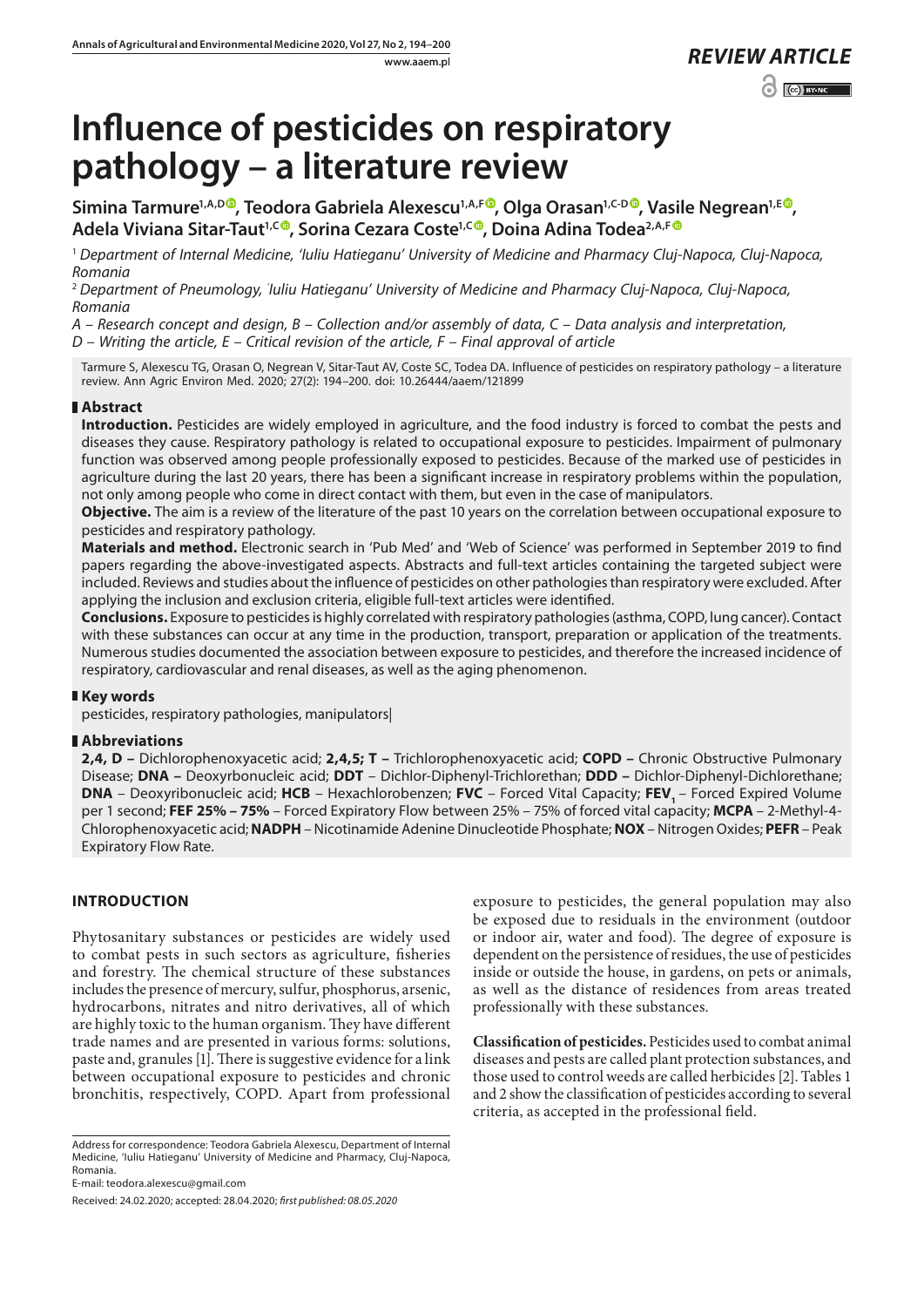#### **Annals of Agricultural and Environmental Medicine 2020, Vol 27, No 2** 195

Simina Tarmure, Teodora Gabriela Alexescu, Olga Orasan, Vasile Negrean, Adela Viviana Sitar-Taut, Sorina Cezara Coste, Doina Adina Todea . Influence of pesticides…

#### **Table 1.** Classification of pesticides [2]

| Classification criterion             | Classification                                                                                                                                                                                                                                                                                                                                                    |
|--------------------------------------|-------------------------------------------------------------------------------------------------------------------------------------------------------------------------------------------------------------------------------------------------------------------------------------------------------------------------------------------------------------------|
| Group of organisms<br>fought against | a. virulicidal (virulostatic);<br>b. bactericidal (bacteriostatic);<br>c. fungicides or anticryptogarnic:<br>d. mixed action (fungicide + zoocide);<br>e. chemotropic insecticides (repellents, attractants);<br>f. acaricides:<br>g. nematocides and soil sterilizers;<br>h. rodenticides:<br>i. molluscids (c-j-au classes, zoocidal action);<br>j. herbicides. |
| Mode of action                       | a. contact (touch);<br>b. ingestion (stomach)<br>o. asphyxiant (fumigants)<br>d. penetrating;<br>e. combined:<br>f. systematic.                                                                                                                                                                                                                                   |
| Chemical nature                      | a. inorganic or mineral;<br>b. organic, synthesis;<br>c. practical organic;<br>d. organo-mineral;<br>e. biological;                                                                                                                                                                                                                                               |
| Physical state                       | a. Solid: powders for soil or seed dredging; wettable<br>powders, soluble powders; granules<br>b. paste<br>c. volatile or non-volatile liquids;<br>d. gaseous.                                                                                                                                                                                                    |
| <b>Toxicity</b>                      | a. Extremely toxic;<br>b. strongly toxic;<br>c. moderately toxic;<br>d. low toxicity;<br>e. practically non-toxic;<br>f. harmless                                                                                                                                                                                                                                 |

| <b>Table 2.</b> Categories of commonly used pesticides |  |  |  |
|--------------------------------------------------------|--|--|--|
|--------------------------------------------------------|--|--|--|

| Type of Pesticide  | Chemicals                                                                                                                                                                                                                                                                                                                                                                                                               |
|--------------------|-------------------------------------------------------------------------------------------------------------------------------------------------------------------------------------------------------------------------------------------------------------------------------------------------------------------------------------------------------------------------------------------------------------------------|
| Insecticide        | Organochlorines (DDT, DDD, dicofol),), pyrethroids<br>(pyrethrins, permethrin, deltamethrin, cypermethrin),<br>organophosphates (chlorpyrifos, diazinon, parathion,<br>malathionchlorinated cyclohexanes<br>and benzenes (lindane, HCB), carbamates (aldicarb,<br>aminocarb), cyclodienes (aldrin, endosulfan, chlordane<br>and toxaphene), chlordecone (mirex),, rotenone, Bacillus<br>thuringiensis (protein product) |
| Herbicide          | Amide (propanil), urea derivatives, Chlorophenoxyl (2,4-D,<br>2,4,5-T and MCPA), triazines (atrazine), glyphosate, bipyridils<br>(paraquat and diquat)                                                                                                                                                                                                                                                                  |
| <b>Bactericide</b> | Chlorine-releasing agents, dichloronitrobenzene, chlorine,<br>triazine-S-triones                                                                                                                                                                                                                                                                                                                                        |
| Fungicide          | Captan, captofol, dithiocarbamate, pentachlorophenol,<br>iprodione, sulphur                                                                                                                                                                                                                                                                                                                                             |
| Rodenticide        | Coumadin and derivatives, sodium<br>fluoroacetate, strychnine, anticoagulants                                                                                                                                                                                                                                                                                                                                           |
| Fumigante          | Methylbromide,, aluminum/zinc phosphide, sulfur                                                                                                                                                                                                                                                                                                                                                                         |

#### **OBJECTIVE**

Long-term contact with pesticides interferes with the function of various devices and systems: the central nervous system, respiratory system, renal system, cardiovascular system, and the endocrine system [3, 4]. There are numerous communications regarding workers' exposure to pesticides, but few of them are aimed at investigating the role of pesticides in respiratory pathology in other areas of work,

such as manipulators and pesticide carriers. The presented study sums up the conclusions of studies that have also targeted less researched areas on the chosen topic, such as the practical pathology that can occur not just farmers, but also in transporters and pesticide manipulators,. The incidence of pesticide use in triggering respiratory diseases was the measure of the end result of this study, the outcome of which was the incidence of using pesticides on respiratory pathology.

**Generalities concerning the involvement of pesticides in health – pesticide exposure.** Achieving protection against pests with pesticides involves multiple actions: seed treatment, soil treatment, fumigation, spraying, etc. Contact with these substances can occur at any time in their production, transport, preparation or application of the treatments. The use of pesticides involves several steps:

- preparing substances with the necessary mixtures is the stage where the risk of intoxication is increased, as concentrated substances are handled;
- spreading the pesticide on crops or areas to be sanitized;
- cleaning tools and machines used in the treatment process.

Seed treatment is usually carried out in closed spaces (silos) which leads to a working atmosphere heavily loaded with pesticide particles. The harvesting, packaging and transport of the products are also not free from the risk of intoxication. [3] The factors involved in the occupational exposure to pesticides usually include the intensity of application, frequency, duration and method, safety measures (e.g. use of personal protective equipment), as well as the physico-chemical and toxicological characteristics of the used pesticides.

**People and groups at risk.** This includes pesticidemanipulating workers – from pesticide preparation to pesticide spreading, workers responsible for cleaning pesticide handling systems, as well asthose near the premises where disinfection procedures are carried out [3].

**Pesticide poisoning.** The penetration of phytosanitary substances into the human body can occur by accidental ingestion, vapour inhalation, or direct contact with the skin:

- inhalation poisoning is an important way, as the pesticide reaches the body in the form of aerosols, vapours, dust or mist;
- contact with the skin or eyes is the most common way of exposure when using sprays. Formulas containing solvents or surfactants, atmospheric humidity and high temperature increase absorption in the skin;
- ingestion is the rarest route of intoxication, usually by accident in the case of children, or in the case of smoking and food consumption during pesticide handling [3].

Pesticides are absorbed by the target organisms, specifically those to which they have to validate their action (insects, mites, worms) and can disperse in the environment. The adverse effects of pesticides depend primarily, but not only on their properties (mode of action, retention capacity, physical presentation state, degree of toxicity) [2], but also on the soil and agricultural characteristics. These adverse effects are closely correlated with the ability of pesticides to persist in the environment and to bio-accumulate [4].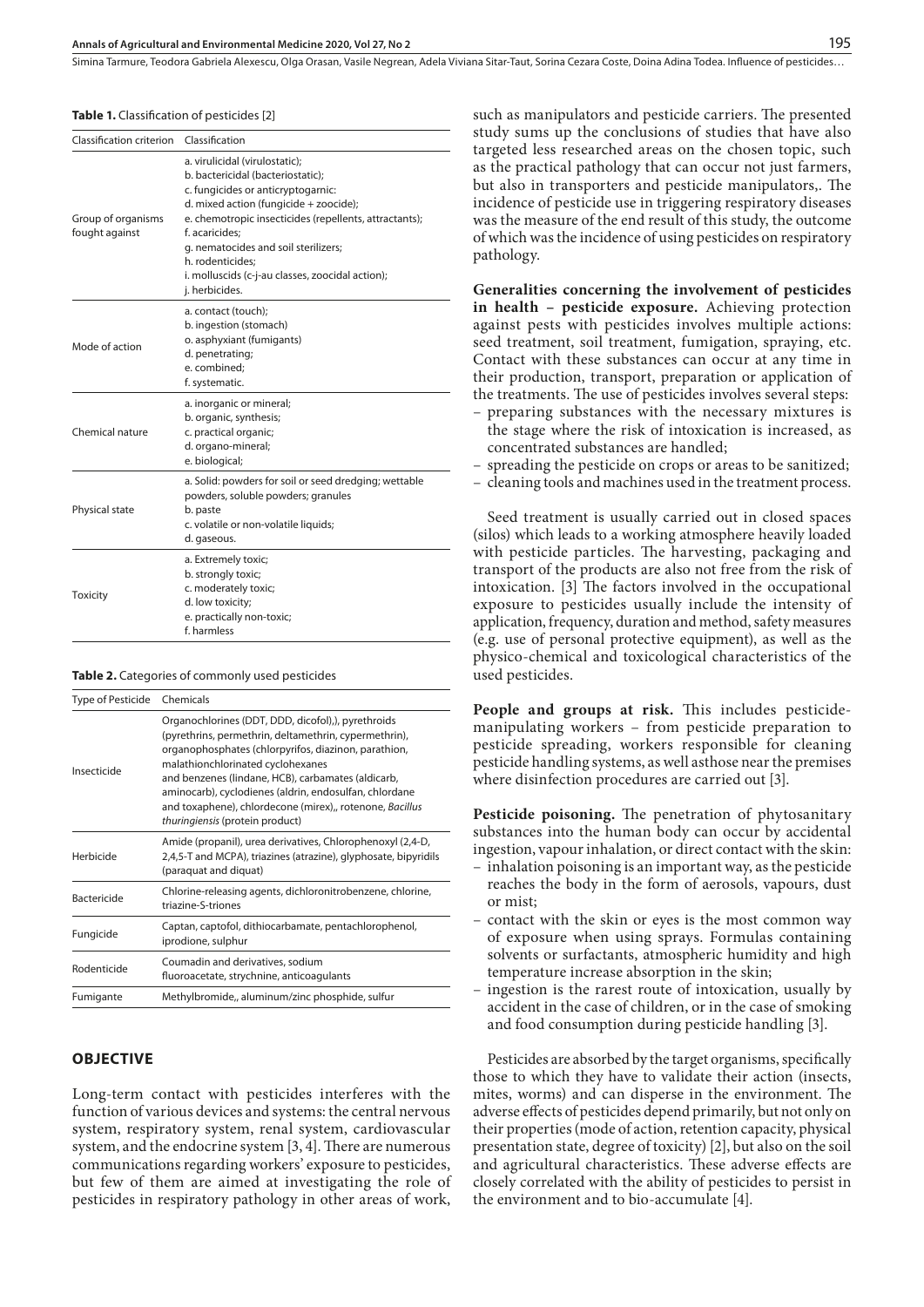Simina Tarmure, Teodora Gabriela Alexescu, Olga Orasan, Vasile Negrean, Adela Viviana Sitar-Taut, Sorina Cezara Coste, Doina Adina Todea, Influence of pesticides...

**Respiratory effects of pesticides**. Respiratory diseases represent a major health problem for agricultural workers. An increased onset of respiratory manifestations is associated with the exposure to pesticides. Recent studies have identified a number of respiratory symptoms associated with occupational exposure to pesticides [5]. Respiratory pathologies among people exposed to pesticides and the the association between bronchial asthma and occupational exposure to pesticides have been well documented, mostly in agricultural occupations [6].

**Mechanism of pesticide action on the respiratory system.**  Respiratory exposure usually occurs when highly volatile pesticide products are applied, especially for those who work without respiratory protective equipment (filter mask) or in a low-ventilation environment. In agricultural occupations, respiratory pesticide exposure accounts for about 10% of cases [5]. Respiratory exposure may occur in the area where the disinfection was practiced by the inhalation of aerosols or particulates contaminated with pesticides from dusty areas, such as the uneven roofs of treated buildings, or enclosed

#### **PESTICIDE INDUCED RESPIRATORY PATHOLOGY**

spaces with weaker air circulation [3].

**Bronchial asthma – pathogenetic mechanisms in pesticideinduced asthma.** Many pesticides are able to directly alter the bronchial lining through irritation, inflammation, immunosuppression, increasing susceptibility to allergens or other stimuli. Of these, organophosphorus pesticides are associated with an increased incidence of asthma [7, 8].This class of pesticides presents:

- effects on cholinesterase enzymes function with disruption of normal cellular metabolism of proteins, carbohydrates and fats [9], and genotoxic effects (DNA structure damage and cellular apoptosis) [10]. OPs act by inhibiting acetylcholinesterase which hydrolyzes the neurotransmitter acetylcholine. Acetylcholinesterase inhibition increases acetylcholine quantity and persistence on nicotinic and muscarinic receptors in target tissues, leading to cholinergic over-expression, and the cholinergic over-epression of muscarinic receptors M3 on the smooth muscle of the airways leads to broncho-constriction [11]. Another mechanism by which OP intervenes in the induction of bronchial asthma by hyper-reactivity in the respiratory tract, is the blocking of the M2 selfinhibiting muscarinic receptors. These are located in the parasympathetic nerves, responsible for the innervation of the smooth muscle of the airways [11];
- effects on cellular metabolism inducing cellular oxidative stress via mitochondrial function disorder [12].

An organophosphate pesticide, called Chlorpyrifos is used on crops, animals and buildings or other places in order to annihilate pests, insects and worms. It has been shown to have the ability to significantly boost vagal induced airway resistance and the elasticity of tissue [7]. Hernandez et al drew attention to experimental studies suggesting a potential link between respiratory hyper-responsiveness induced in allergic asthma and exposure to pesticides. According to the authors, this can also be explained by the increase of surface antigen expression of T lymphocytes [7]. The use of pesticides is associated with an increased risk of asthma, and may also exacerbate a previous asthma condition, or even act as a trigger for asthma attacks by increasing bronchial hypersensitivity. A study of the West Virginia -SUA National Institute of Occupational Safety and Occupational Health, Department of Respiratory Disease Studies [9], showed an exacerbation of symptoms for pesticide applicators in agriculture, known for asthma, after pesticide handling (exacerbation of asthma defined as at least one emergency visit for an episode of wheezing in the last 12 months). The surveyed workers had used 36 specific pesticides in the previous 12 months and conducted various agricultural activities – 22% of the 926 workers suffered asthma exacerbations from pesticide use [9].

The majority of pesticides, are small molecules  $(0.001 \mu m)$ which can exacerbate the symptoms of atopic patients, the symptoms of asthma and contact dermatitis by forming haptens. In addition to type I and IV hypersensitivity, the development of respiratory disturbances can be attributed to an oxidative stress reaction. Oxidative stress results from an imbalance in the oxidation/anti-oxidation processes in favour of oxidants, causing biological changes that are involved in many pathological conditions, including respiratory diseases. Oxidative stress can result in pulmonary damage by acting on the cellular or extra-cellular redox status, irreversible oxidative changes in protein or DNA structures, mitochondrial dysfunction and alteration of the expression and activity of NOX enzymes (NADPH – nicotinamide adenine dinucleotide phosphate oxidase), and the antioxidant enzyme systems. Acute and chronic lung disorders are usually associated with increased oxidative stress [13]. Oxidative stress is implicated in many of the pathogenic processes that underlie COPD, such as direct tissue destruction, blocking the mechanism of antiproteases, promoting mucus hypersecretion, alteration of the vascular barrier function, resulting in bronchial wall edema, bronchoconstriction and inflammation [13]. Pesticides that can cause laryngeal and bronchial spasm are predominantly organo-phosphorus and carbamates that have anticolinesterase activity and are known to cause asthma episodes. Organophosphates and N-methyl carbamates inhibit cholinesterase activity, resulting in the accumulation of acetylcholine in the nervous system. Decreased cholinesterase activity – 60% of the baseline, may produce symptoms such as vertigo, anxiety, nausea, vomiting, diarrhea, wheezing, bronchospasm, difficulty in breathing, hypersexorption and miosis. Severe poisoning results in a greater depression of cholinesterase activity and may lead to loss of consciousness, pulmonary oedema, respiratory failure and ultimately, death [14]. Pyrethroid derivatives are also allergenic, causing asthma-like respiratory episodes, even in subjects with no disease prior to exposure.

**Chronic obstructive pulmonary disease.** There is also well-documented evidence regarding the correlation of occupational exposure to pesticides and chronic bronchitis, respectively, COPD. Yeah, et al. [15]. found a correlation between occupational exposure to pesticides and chronic bronchitis, where there occurred a significant exposureresponse relationship between exposure to fungicides and the production of sputum and wheezing. Another study on workers in the Polish pesticide industry showed that an increased prevalence of COPD (19.3% vs. 3%;  $p = 0.002$ ) was correlated with pesticide exposure at work [16]. Episodes of acute pesticide poisoning can contribute more to obstructive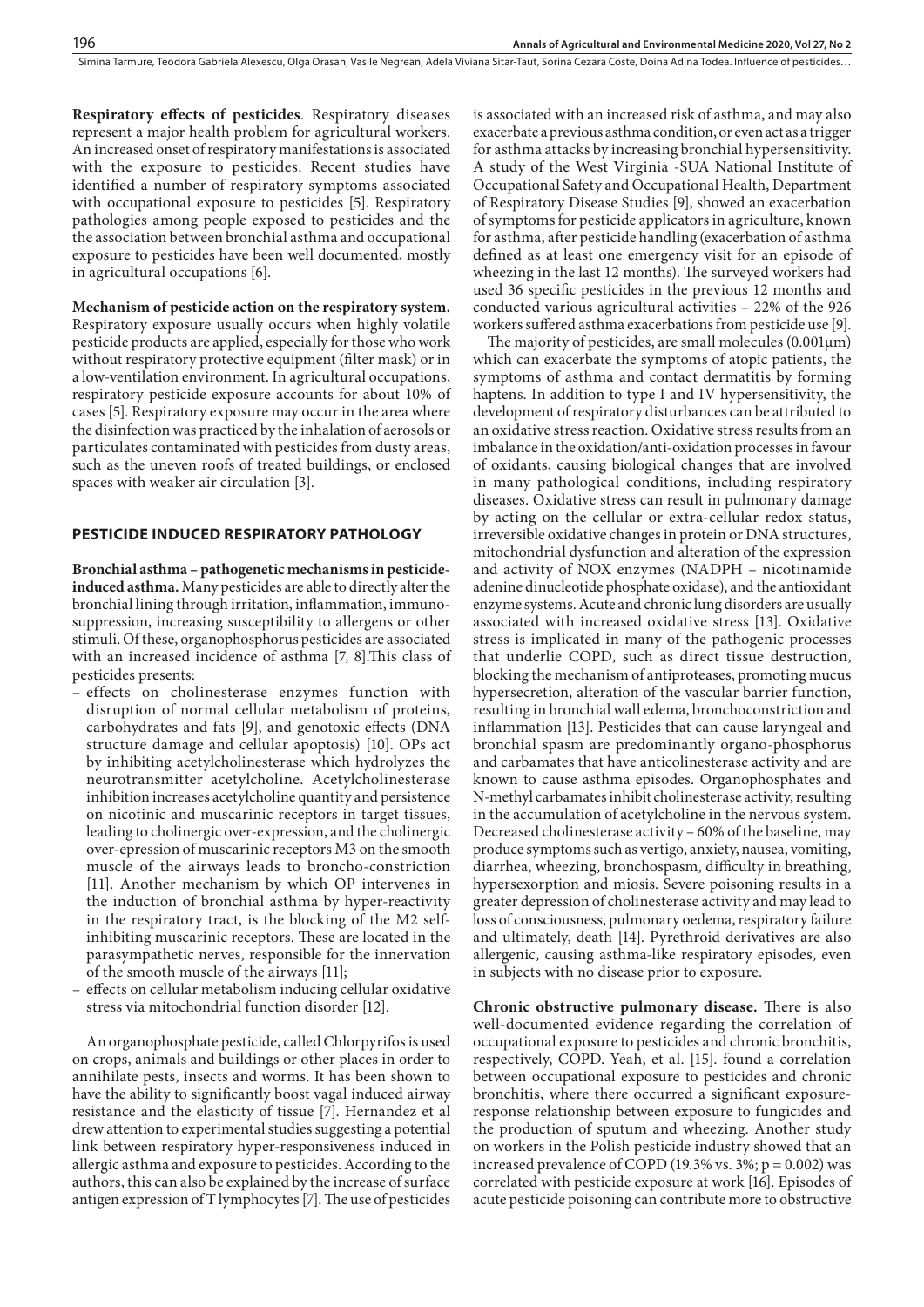pulmonary disease than the exposure to low levels in the long-term. An agricultural health study on farmers who raise animals and use specific pesticides also showed a positive link between exposure to pesticides and chronic bronchitis. The study involved 22,491 farmers involved in animal production activities and using specific insecticides (organophosphates, carbaryl, lindane, permethrin). Exposure to pesticides was associated with diagnosed chronic bronchitis (OR:1.59; 95% CI:1.16, 2.18), or to chronic bronchitis symptoms, i.e. cough and phlegm for at least 3 months in 2 consecutive years (OR: 1.69; 95% CI: 1.42, 2.01) [17].

Hoppin et al. [18] showed that 11 pesticides, among them organochlorinated pesticides (heptachlor-clordan, DDT, lindane and toxafen), organophosphorus pesticides (coumaphos, diazinon, dichlorvos, malathion, parathion, carbofuran), herbicides permethrin, chlorophenoxy (2,4,5-T and 2,4,5-TP), as well as herbicides such as chlorimuron-ethyl and petroleum oil, present a significant correlation with chronic bronchitis in people with high pesticide exposure (OR:1.85, 95%, CI: 1.51,2.25) and pesticides off-farm (OR:1.40, 95% CI:1.04,1.88) [18].

**Lung cancer.** Occupational exposure to pesticides has also been identified in the development of lung cancer, especially in the agricultural environment. A 20-year study on pest control workers in Florida, USA, suggested that longer-term occupational exposure of more than 18 months to organophosphates, carbamate and herbicides with phenyloxiacetic acid, was associated with a higher mortality rate through lung cancer [19]. Chlorpyrifos [20], diazinon [21], metolachlor [22], pendimethalin [23, 24], dieldrin organochloride [25, 26] and carbofuran carbamate [26, 27] have been extensively studied in terms of correlation with the risk of developing lung cancer.

#### **RESULTS**

In the study by Lee W.J. et al. [20] the ratio of identified cancer cases – patients exposed to chlorpyrifos vs. unexposed patients – was OR: 0.97, 95% CI:0.87–1.08. The incidence of lung cancer was positively associated with both the total number of days of simple exposure to chlorpyrifos and the total number of days of intense exposure to chlorpyrifos (OR:1.80, 95% CI: 1.00–3.23). After statistical adjustments of the data studied in terms of pesticide and demographic exposure indices, patients who had prolonged exposure to chlorpyrifos (more than 56 days), a relative risk of developing lung cancer was identified, 2.18 times higher than patients who were not exposed to chlorpyrifos (OR:2.18, 95% CI:1.31–3.64). Exposure to 2 widely-used types of insecticides, chlorpyrifos and diazinon, was statistically correlated with an increased incidence of lung cancer. In the case of chlorpyrifos, the odds ratio (OR) identified OR = 1 at odds of 1.1, 1.7, 1.9 and P-trend  $= 0.03$ , and in the case of diazinon OR  $= 1$  at odds of 1.6, 2.7, 3.7, and P-trend = 0.04, demonstrating a strong correlation between the incidence of lung cancers and exposure to both types of insecticide [20, 21].

The incidence of lung cancer among farmers and nursery workers exposed to Metolachlor (a herbicide from the chloracetanilide family) has been shown to be elevated, both in normal exposure to this type of insecticide (rate ratio (RR):1.91, 95%, CI: 0.79–4.48) and at intense insecticide

exposure (RR:1.37, 95%, CI: 0.51–3.72) [22]. In a study on 9,089 farmers exposed to Pendimethalin, there was some evidence of an increased risk of lung cancer, but only in subjects with the highest exposure to pendimethalin [23].

Organochlorine insecticides are a class of pesticides very common in agriculture forto combatting pests. Previous evidence that they have a negative effect on estrogen has led to the hypothesis that organochlorine insecticides can contribute to hormonal mediated tumours. Studies on laboratory animals have been conclusive, and epidemiological studies have shown that organochlorine insecticides are determinants in the occurrence of various cancers, such as sarcomas, non-Hodgkin's lymphoma, leukemias, and localizations in the prostate, lung, pancreas and breast cancer [25]. Lung cancer was identified as having a 3-fold incidence in subjects exposed to more than 109 total days of carbofuran, one of the most toxic carbamate pesticides, the statistical significance being demonstrated by a Rate Ratio (RR) of 3.0, compared to patients who have been exposed to this insecticide for a total of less than 9 days [26]. Intensive exposure to dicamba (a chlorinated derivative of anisic acid used as a broad spectrum herbicide) resulted in a relative increase in lung cancer incidence, compared to low exposure to dicamba, but the growth is absolute compared to patients not exposed to this type of insecticide. The result is statistically significant – OR=  $1.6$ , 95%, CI: 0.7–3.4 [27]. However, there are also several studies showing statistically weak or a lack of correlation between the occupational use of pesticides and lung cancer, for example, Rusiecki et al. [22], Freeman et al. [21], Christensen et al. [28], van Bemmel et al. [29], Lynch et al. [30], Lynch et al. [31], Mahajan et al. [32; 33], Koutros et al. [34] and Greenburg et al. [35] (Fig. 1).

Weak associations with lung cancer were shown by exposure to malathion, atrazine, coumaphos, S-ethyl-N, N-dipropylthiocarbamate, alachlor, trifluralin and chlorothalonil. Lack of association with lung cancer was shown by exposure to butylate, cyanazine, phonophos, phorate, glyphosate, dichlorvos, captan and permethrin.



**Figure 1.** Lung cancer and exposure to pesticides

More recent studies add chlorophenol-related compounds to the list of pesticides representing risk factors for lung cancer. Chlorophenols and related phenoxyacetic acids are pesticide groups with high toxicity during their production. Chronic exposure to PAs and CPs in pesticide production workplaces was strongly reported to be associated with the lung cancer in a meta-analysis by by Zendehdel R et al. [36].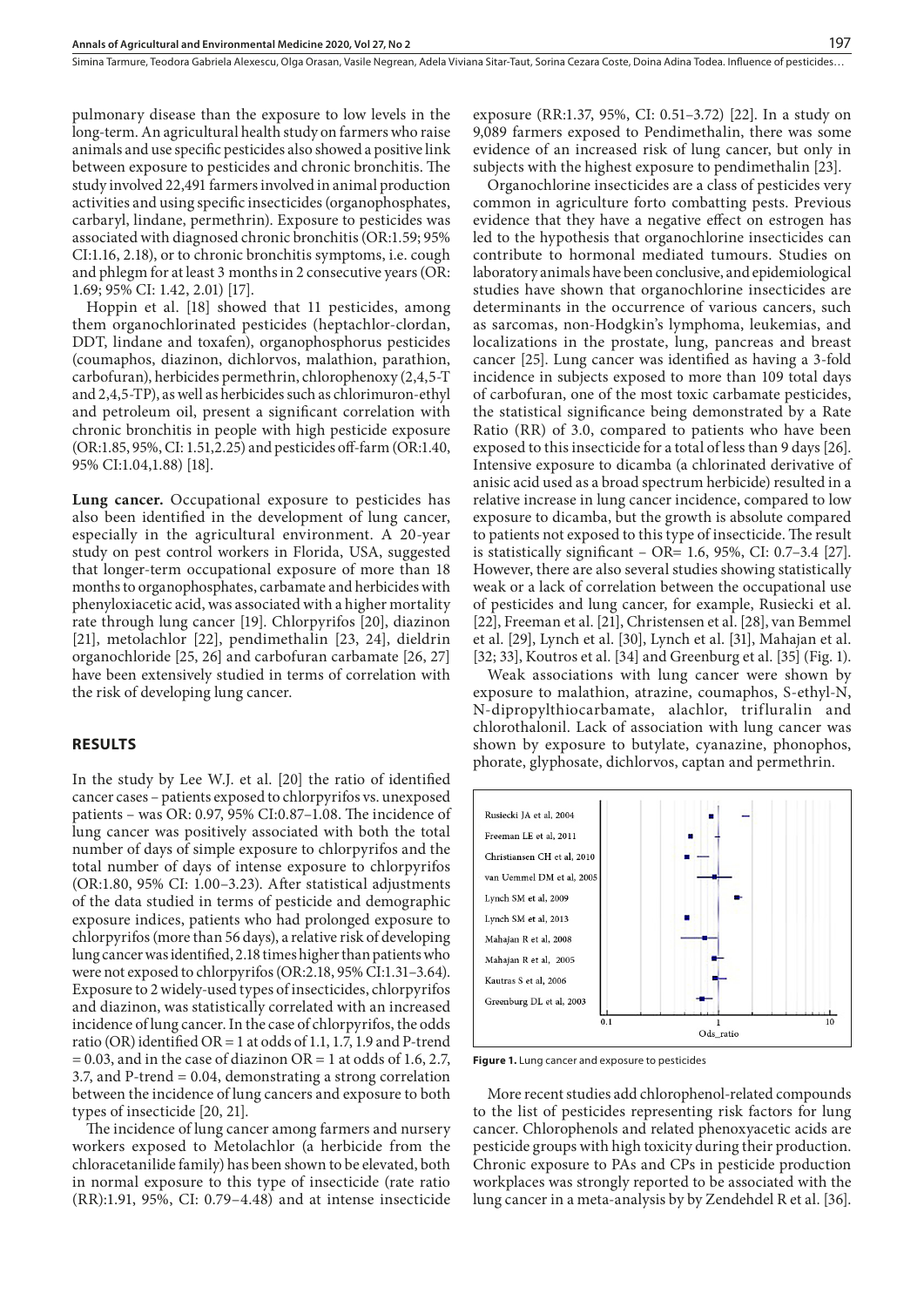**Other respiratory manifestations associated with exposure to pesticides.** Deterioration of lung function is associated with exposure to organophosphorus and carbamate insecticides, substances known to be major inhibitors of cholinesterase – the enzyme catalysing the decomposition of acetylcholine and other choline esters that function as neurotransmitters. Acetylcholine is the mediator of the parasympathetic nervous system and acts on 2 types of receptors: muscarinic and nicotinic. Of the muscarinic receptors, the muscarinic M3 receptor, which is found in smooth muscles, blood vessels and lungs, is responsible for vasoconstriction and bronchoconstriction. There are 2 types of cholinesterases in the human body: acetylcholinesterase, found in erythrocytes, lungs, spleen, grey matter of the nervous system, and pseudocolinesterase, which is present in the serum as well as in the pancreas, heart, liver, muscle and white matter of the central nervous system.

Several studies performed on guinea-pigs exposed to organophosphorus insecticides have demonstrated increased pro-inflammatory cytokine production. The cytokines, protein-like molecules that control immune responses, intervene in the mechanisms of inflammation, in antiinfectious and antitumour defence. At the pulmonary level, they can mediate responses to tissue damage, eliminating injury, repairing lung tissue, and returning to the physiological homeostasis of the body. When this response is exaggerated and/or cytokine production is impaired, chronic, repetitive inflammatory reactions may occur, leading to respiratory remodeling, excessive extracellular matrix accumulation and pulmonary fibrosis [37]. A number of over 50 types of cytokines have been described as having a role in the mechanisms of asthma and COPD development [37]. Occupational exposure to even low levels of organophosphorus pesticides could lead to restrictive lung dysfunctions **[38].**

Among the most commonly encountered respiratory manifestations related to professional exposure to pesticides were dyspnea, coughing and expectoration. The prevalence of cough, nasal congestion, nasal irritation, and chest constriction is significantly higher in agricultural workers exposed to anticolinesterase pesticides, compared to controls [39]. The same observation was identified in a study on agricultural workers by Ohayo-Mitoko et al. [14] who reported that acetylcholinesterase inhibitors, including dimethoate, malathion, benomyi, mancozeb, metomyia, aldicarb and propineb, are associated with an increased prevalence of respiratory manifestations, such as cough, rhinorrhea, wheezing, chest pain, shortness of breath and pharynx irritation.

Occupational exposures to fumigants – substances used in smoking operations to kill parasites in orchards and vines, such as methyl bromide, can also cause such respiratory symptoms as dyspnea, cough, respiratory irritation and oedema pulmonary lesions. These respiratory manifestations are often accompanied by other local or systemic symptoms, such as fatigue, headache, dizziness, vomiting, abdominal pain, tremor, seizures, paraesthesia, ataxia and impairment of the function of other organs [40]. People who live in the proximity of fumigants (the most toxic pesticides used in agriculture) experience more frequent laryngeal irritation, headache, coughing, rhinitis, dyspnea, wheezing [41]. In a comparative case study on agricultural workers in India, quoted by Ye et a., the exposures to organophosphorus and carbamate were significantly associated with the reduction

of the following parameters: FVC,  $FEV_1$ , ratio  $FEV_1$ / FVC, FEF25% -75% and PEFR. In this study both obstructive and restrictive anomalies were reported in association with occupational exposure to pesticides [40].

Newman et al. reported that occupational exposure to insecticides was associated with an increased risk of sarcoidosis in a case control study on 706 subjects. The patients, from 10 medical centres, had been newly diagnosed with sarcoidosis. The investigators' questionnaire also referred to professional or non-professional exposure to pesticides. The authors noted a positive association between sarcoid and professions involving pesticide exposure [42]. Exposure to organophosphate insecticides can increase the risk of alergic rhinitis and the exposure to glyphosate herbicides and petroleum oil may favour the recurrence of rhinitis episodes [43]. Of the organophosphoric substances, only 4 (chlorpyrifos, diazinon, dichlorvos and malathion), together with carbaryl and the use of permethrin in animals, have been shown to be predictors of allergic rhinitis, according to the above authors, in another study among farmers applying pesticides [43].

Pesticides should not be omitted from the risk factors for farmer's lung – a typical type of hypersensitivity pneumonitis, which is well-known for respiratory morbidity among farmers. Dichlorodiphenyl trichloroethane, lindane and aldicarb have been independently associated with farmer's lung. Organochlorine pesticides and carbamate can also be considered potential risk factors for farmer's lung [44].

### **Respiratory disorders through exposure to pesticides in non-agricultural areas.**

An original study by Jalilian H et al. [45] on the exposure to the effects of pesticides in another professional sector – pesticide traders. Manipulation of pesticide mixtures has proved a relationship with an increased prevalence of dermal and respiratory symptoms, as well as increased biomarker concentrations of oxidative stress. The authors of the study found that the prevalence of wheezing, chest constriction, chronic cough and mucus hypersecretion was significantly higher than in the control group. In parallel, they found that those traders did not use protective equipment, which may partly explain the results of the study. [45] Kesavachandran C., according to Lekei E. E. [46], found that respiratory distress occurred 8 times more frequently in pesticide retailers compared to the general population. The significant increase observed in the prevalence of respiratory symptoms among the retailers seems to be explained by the manipulation of organophosphorus compounds – one of the most widely-used pesticide categories. They also reported that the owners of the pesticide stores had a significant reduction in spirometric indice, as shown by the results: low  $FEV_1$  was observed in 10 exposed subjects compared to 6 controls; low PEFR was observed in 3 exposed subjects compared to 2 control subjects; low FVC was observed in 5 shopkeepers compared to 3 controls. Mean value of PEFR (L/min) was significantly low in exposure (330  $\pm$  183.08) compared to control (457.14  $\pm$  100.91); mean values of FVC (L) and FEV<sub>1</sub> (L) were 2.53  $\pm$  0.32 and 2.57  $\pm$  0.71, respectively, compared to controls (FVC: 2.84  $\pm$  0.81 and FEV<sub>1</sub>: 2.04  $\pm$  0.58); mean FEV<sub>1</sub> was significantly low in controls compared to exposed subjects.

Another interesting but less evaluated aspect are the seasonal variations of respiratory effects from exposure to pesticides. A study carried out by a team of Brazilian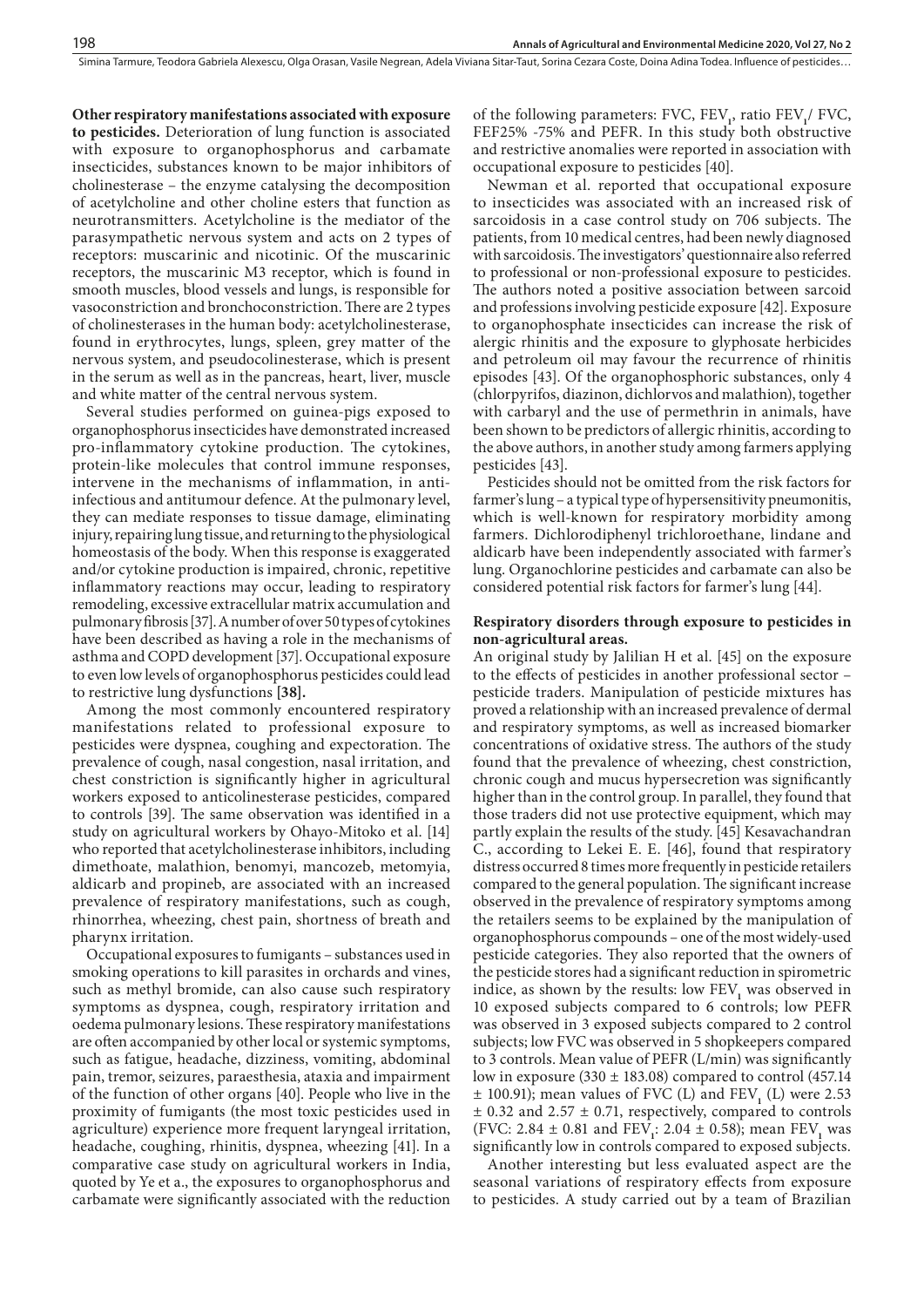Simina Tarmure, Teodora Gabriela Alexescu, Olga Orasan, Vasile Negrean, Adela Viviana Sitar-Taut, Sorina Cezara Coste, Doina Adina Todea . Influence of pesticides…

researchers [47] tracked the respiratory consequences of exposure to pesticides among rural workers and their relatives during the harvest season and also out-of-season. Participants in the study were people professionally and environmentally exposed to multiple pesticides since childhood. During the harvest season and off-season, they showed a 40% prevalence in the agricultural season and 30.7%, respectively, in the off-season for coughing, 30.7% and 24%, respectively, for allergic rhinitis, and 24%, respectively, 17.3% for chest tightness. Significant correlations between changes of spirometry indexes and exposure levels were found both during harvest and off-season. Moreover, they found significant associations between short- and long-term exposure to pesticides, as well as a decrease in pulmonary function parameters in both the harvest season and offseason. These findings provide additional evidence for the adverse effects of pesticide exposure on respiratory health, and the risk of developing a chronic lung pathology. At the same time, a Brazilian team found that farmers' families are often exposed to pesticides either by locating near planting sites, by using or storing pesticides at home, or by contacting contaminated clothing and work tools of family members. This residential contact may be an additional exposure that increases the risk and effects on human health [47].

In Romania, research was carried out between 2003 – 2013 on a rural population in an area defined as a small family farm [4]. The study showed that the among the acute diseases caused by the pesticides, the prime diseases were those of upper and lower airways. Among the chronic respiratory diseases in this population with exposure to pesticides, bronchial asthma ranked in first place, with an oscillating evolution of incidence during the time of the study, while COPD showed a markedly decreasing trend, with the number of new cases being less than 1% [4].

The quarterly evolution of adult asthma frequency has shown a seasonal character, with increased incidence in spring when pest control procedures are carried out, but without the possibility of eliminating the allergic etiology of the disease. Statistical analysis showed that in workers who have handled pesticides without protective equipment, there was a big difference between the actual age of the workers and the estimated spirometry, i.e. pulmonary age, as opposed to the group who used protective equipment, or of those who were not exposed, where the difference between real and pulmonary age was at the statistically or statistically significant limit of significance [4].

#### **CONCLUSIONS**

With a population growth from about 6 billion within the early 2000s to over 7 billion, it has now become imperative to extend agricultural production to provide adequate supplies of food. Protecting crops throughthe widespread use of pesticides may be a natural process and current practice, but it has an impact on the environment and implicitly on the health of the population. Exposure to pesticides is correlated with various respiratory pathologies – asthma, COPD and lung cancer, as well as with various respiratory manifestations – cough, wheezing and dyspnea. Pesticides which can cause laryngeal and bronchial spasm are predominantly organophosphorus and carbamates, that have anti-colinesterase activity and are known to cause asthma episodes. Together with pulmonary

cancer, bronchial asthma and COPD, other respiratory diseases like sarcoidosis, farmer's lung and allergic rhinitis were also associated with occupational exposure to pesticides. Research results from current studies on non-occupational exposure to pesticides and their impact on health in the general population should also not be omitted. Knowing and recognizing these respiratory health problems of farmers and their families, and also of manipulators, are essential for early diagnosis, appropriate treatment, and preventive measures.

#### **Conflict of Interests**

The author does not have any financial interest involving the companies and materials mentioned in this study.

## **REFERENCES**

- 1. Banu E. Prevenirea intoxicatiilor cu pesticide in activitatile din agricultura. Ministerul Muncii, Solidaritatii Sociale si Familiei, Inspectia Muncii. www.itmvaslui.ro/prevenirea%20intoxicatiilor%20 cu%20pesticide.doc (access:2020.02.20)
- 2. WHO. The who recommended classification of pesticides by hazard and guidelines to classification 2009. https://conspecte.com/Agricultura/ pesticidele.html (access: 2020.02.20)
- 3. Poisons Control, Department of Health and Community Services. Guidelines for the safe use of pesticides in non-agricultural workplaces. https://ww2.health.wa.gov.au/~/media/Files/Corporate/general%20 documents/pesticides%20and%20chemicals/PDF/Guidelines\_safe\_ use\_pesticides\_non-ag.pdf (accessed: 2019.06.24)
- 4. Havrila (Lovasz) M E. Particularitati ale utilizarii si expunerii la pesticide in mediul rural.file:///C:/Users/simin/Downloads/ Da na%20MOL DOVA N \_ rezu mat tez a \_ de \_ doc torat \_ ro \_ lovaszmariaelisabeta\_2014-06-19\_13\_15\_51.pdf (access:2019.06.20)
- 5. Mamane A, Baldi I, Tessier JF, Raherison C, Bouvier G. Occupational exposure to pesticides and respiratory health. Eur Respir Rev. 2015; 24(136): 306–19.
- 6. Ye M, Beach J, Martin JW, Senthilselvan A. Pesticide exposures and respiratory health in general population. J Environ Sci (China). 2017; 51: 361–370.
- 7. Hernández AF, Parrón T, Alarcón R. Pesticides and asthma. Curr Opin Allergy Clin Immunol. 2011; 11: 90–96. doi: 10.1097/ ACI.0b013e3283445939
- 8. Nicolopoulou-Stamati P, Maipas S, Kotampasi C, Stamatis P, Hens L. Chemical Pesticides and Human Health: The Urgent Need for a New Concept in Agriculture. Front Public Health. 2016; 4: 148.
- 9. Henneberger PK, Liang X, London SJ, Umbach DM, Sandler DP, Hoppin JA. Exacerbation of symptoms in agricultural pesticide applicators with asthma. Int Arch Occup Environ Health. 2014; 87(4): 423–32.
- 10. Li D, Huang Q, Lu M, Zhang L, Yang Z, Zong M, Tao L. The organophosphate insecticide chlorpyrifos confers its genotoxic effects by inducing DNA damage and cell apoptosis. Chemosphere. 2015; 135: 387–93.
- 11. Shaffo FC, Grodzki AC, Fryer AD, Lein PJ. Mechanisms of organophosphorus pesticide toxicity in the context of airway hyperreactivity and asthma. Am J Physiol Lung Cell Mol Physiol. 2018 Oct 1; 315(4): L485-L501, doi: 10.1152/ajplung.00211.2018
- 12. Karami-Mohajeri S, Abdollahi M. Toxic influence of organophosphate, carbamate, and organochlorine pesticides on cellular metabolism of lipids, proteins, and carbohydrates: a systematic review. Hum Exp Toxicol. 2011; 30(9): 1119–40.
- 13. Santus P, Corsico A, Solidoro P, Braido F, Di Marco F, Scichilone N. Oxidative Stress and Respiratory System: Pharmacological and Clinical Reappraisal of N-Acetylcysteine. COPD. 2014; 11(6): 705–717.
- 14. Ohayo-Mitoko GJA, Kromhout H, Simwa JM, Boleij JSM, Heederik D. Self reported symptoms and inhibition of acetylcholinesterase activity among Kenyan agricultural workers. Occup Environ Med. 2000; 57: 195–200.
- 15. Ye M, Beach J, Martin JW, Senthilselvan A. Occupational pesticide exposures and respiratory healt. Int J Environ Res Public Health. 2013; 10(12): 6442–71.
- 16. Barczyk A, Sozańska E, Pierzchała W. The influence of occupational exposure to pesticides on the frequency of chronic obstructive pulmonary diseases. Wiad Lek. 2006; 59: 596–600.